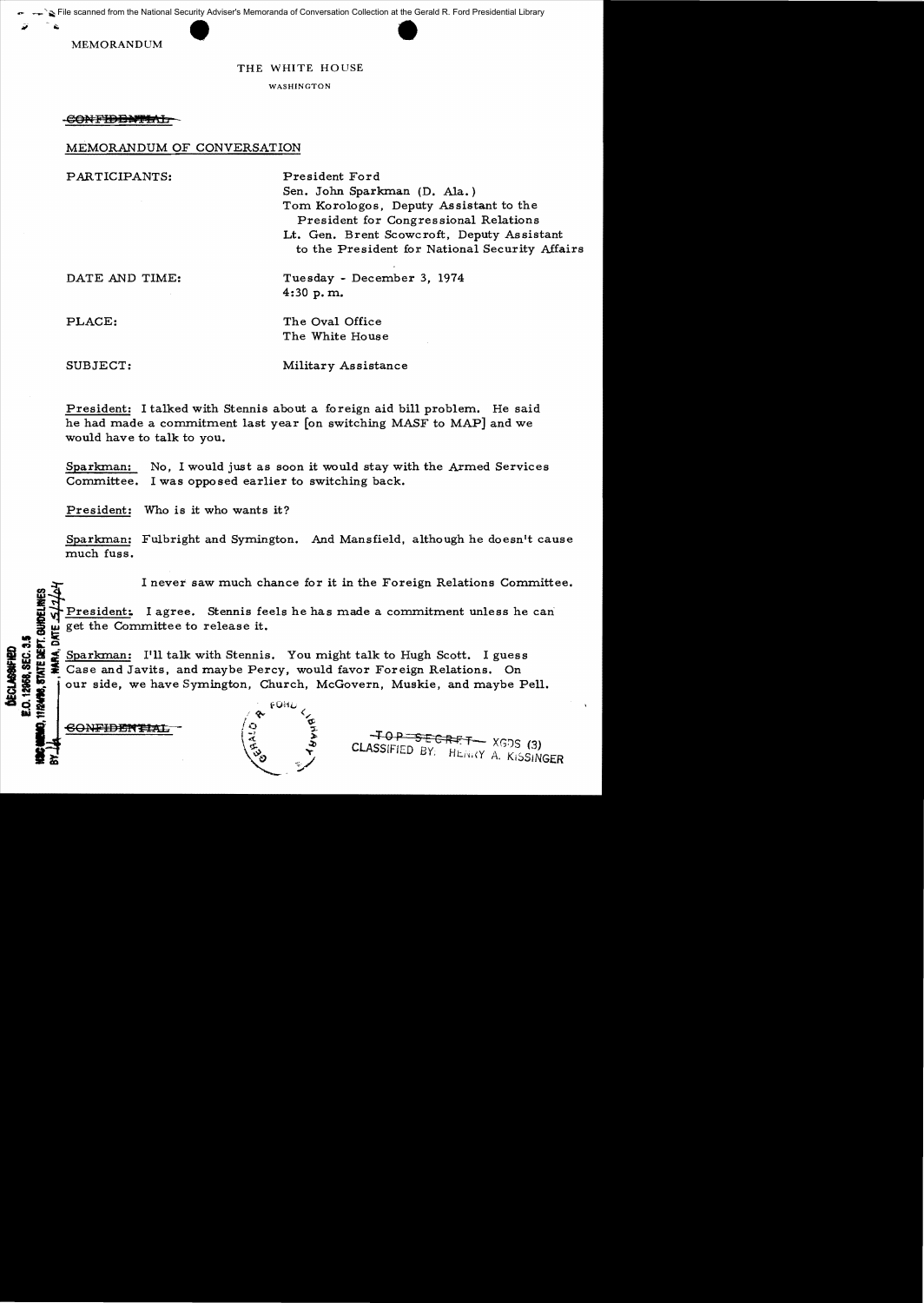## **ONFIDENTIAI**

Korologos: This will take an amendment. What does this do to your commitment?

Sparkman: I made no commitment about amendments. I just said I hoped there wouldn't be a lot like when it was sent back.

 $-2-$ 

President: We would like to have it one more year in the defense budget.

Sparkman: I'll do what I can. I think McGovern would add an amendment.

Korologos: Maybe just change the '76 to '77. I am worried about some committee bailing out if we start o{fering amendments.

Sparkman: I will call them. Give me a list.

President: And I will call Scott.

CONFIDEN